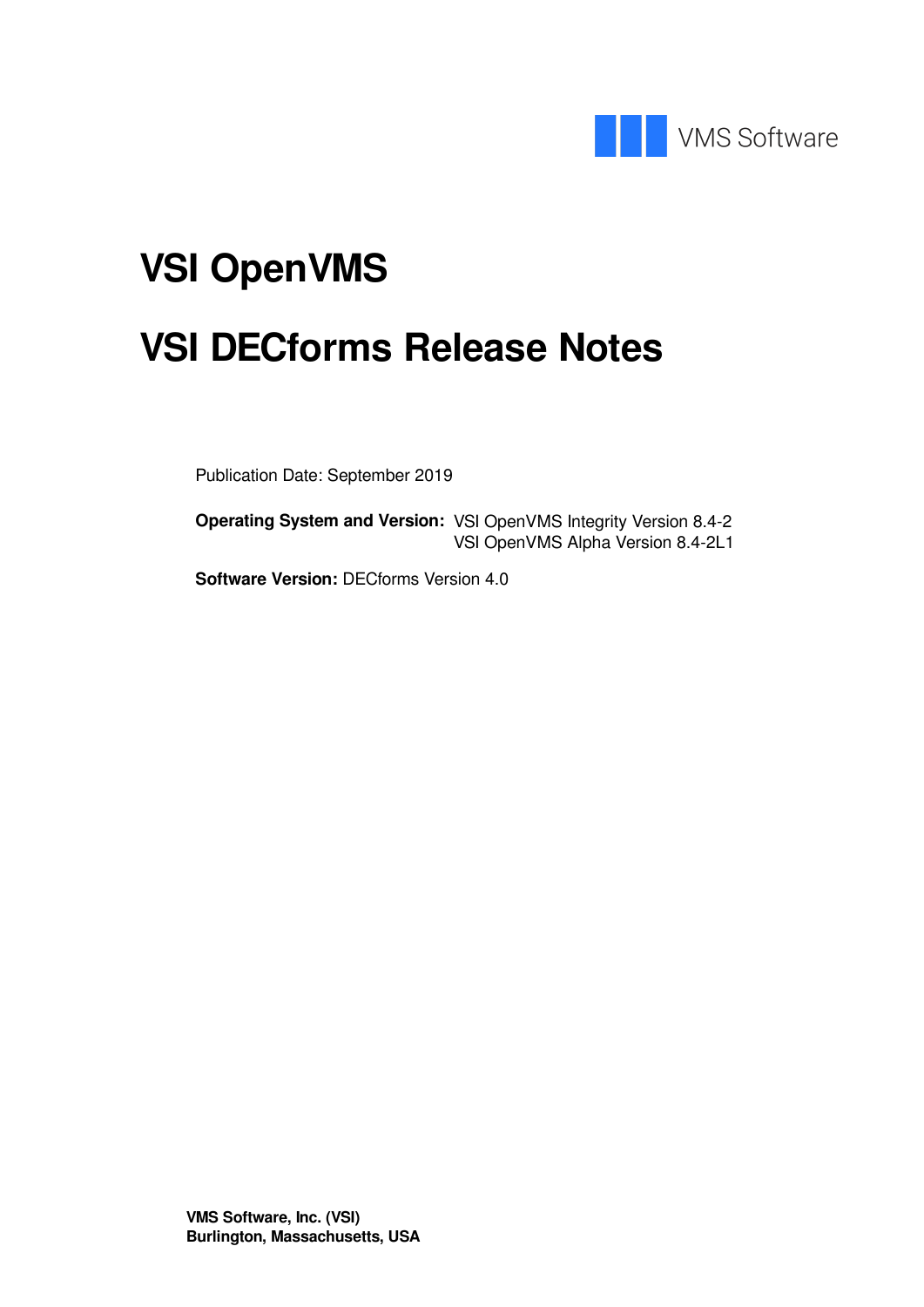#### **VSI DECforms Release Notes**

**VMS Software** 

Copyright © 2019 VMS Software, Inc. (VSI), Burlington, Massachusetts, USA

#### **Legal Notice**

Confidential computer software. Valid license from VSI required for possession, use or copying. Consistent with FAR 12.211 and 12.212, Commercial Computer Software, Computer Software Documentation, and Technical Data for Commercial Items are licensed to the U.S. Government under vendor's standard commercial license.

The information contained herein is subject to change without notice. The only warranties for VSI products and services are set forth in the express warranty statements accompanying such products and services. Nothing herein should be construed as constituting an additional warranty. VSI shall not be liable for technical or editorial errors or omissions contained herein.

HPE, HPE Integrity, HPE Alpha, and HPE Proliant are trademarks or registered trademarks of Hewlett Packard Enterprise.

Intel, Itanium and IA-64 are trademarks or registered trademarks of Intel Corporation or its subsidiaries in the United States and other countries.

Motif is a registered trademark of The Open Group.

Oracle is a registered trademark of Oracle and/or its affiliates.

PostScript is a registered trademark of Adobe Systems, Incorporated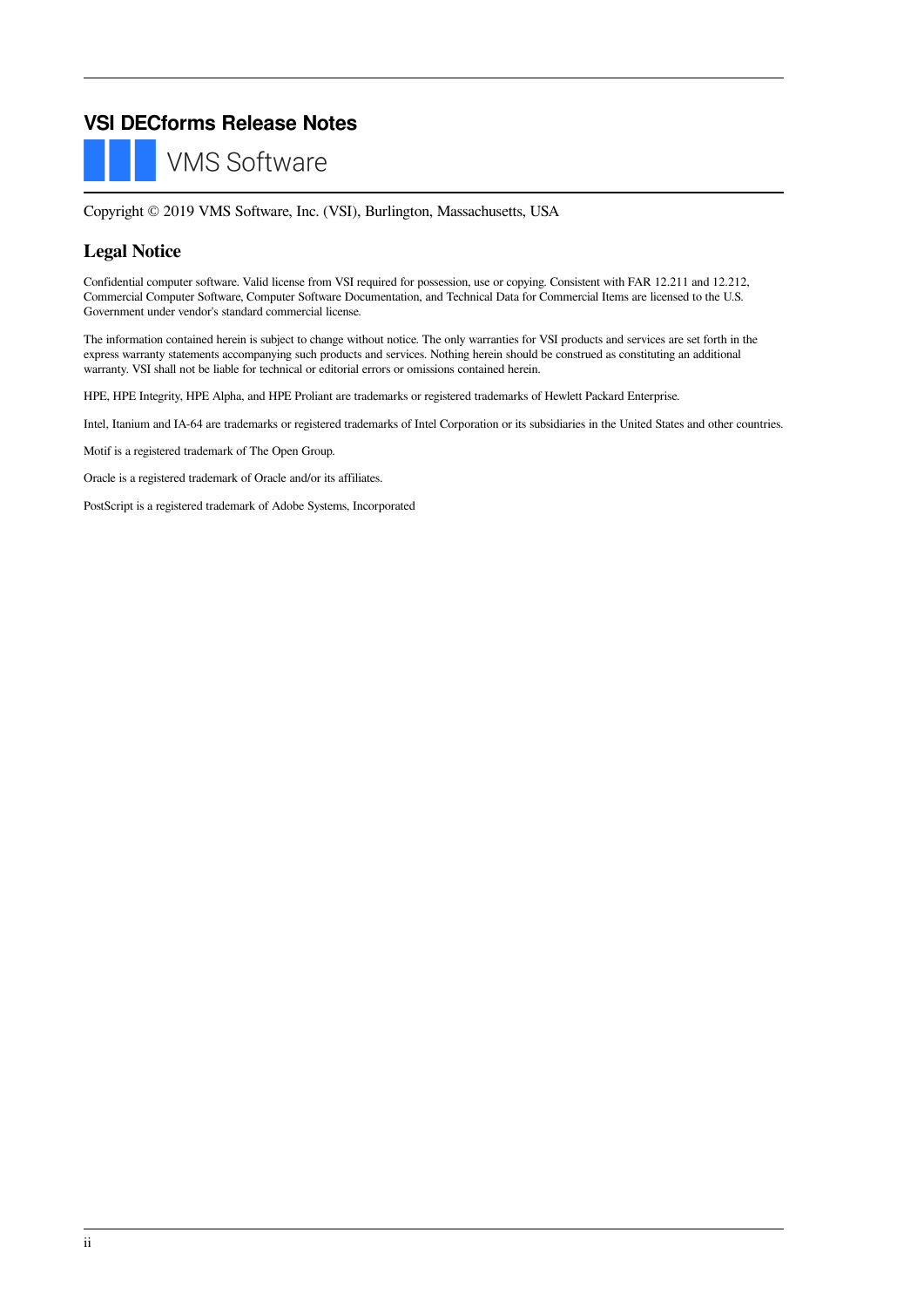| 1.2.1. Fatal Internal Error with Floating Point Operations on I64 Platform  1 |  |
|-------------------------------------------------------------------------------|--|
| 1.2.2. FDE ACCVIO Problem during REMOVE TO CLIPBOARD on Alpha                 |  |
|                                                                               |  |
|                                                                               |  |
|                                                                               |  |
|                                                                               |  |
|                                                                               |  |
|                                                                               |  |
|                                                                               |  |
|                                                                               |  |
| 1.2.10. %LIB-W-EOMWARN, Compilation Warnings in Module FORMS\$TRNSHR  4       |  |
|                                                                               |  |
|                                                                               |  |
|                                                                               |  |
|                                                                               |  |
|                                                                               |  |
|                                                                               |  |
|                                                                               |  |
|                                                                               |  |
|                                                                               |  |
|                                                                               |  |
|                                                                               |  |
|                                                                               |  |
|                                                                               |  |
|                                                                               |  |
|                                                                               |  |
|                                                                               |  |
|                                                                               |  |
|                                                                               |  |
|                                                                               |  |
|                                                                               |  |
|                                                                               |  |
|                                                                               |  |
|                                                                               |  |
|                                                                               |  |
|                                                                               |  |
|                                                                               |  |
|                                                                               |  |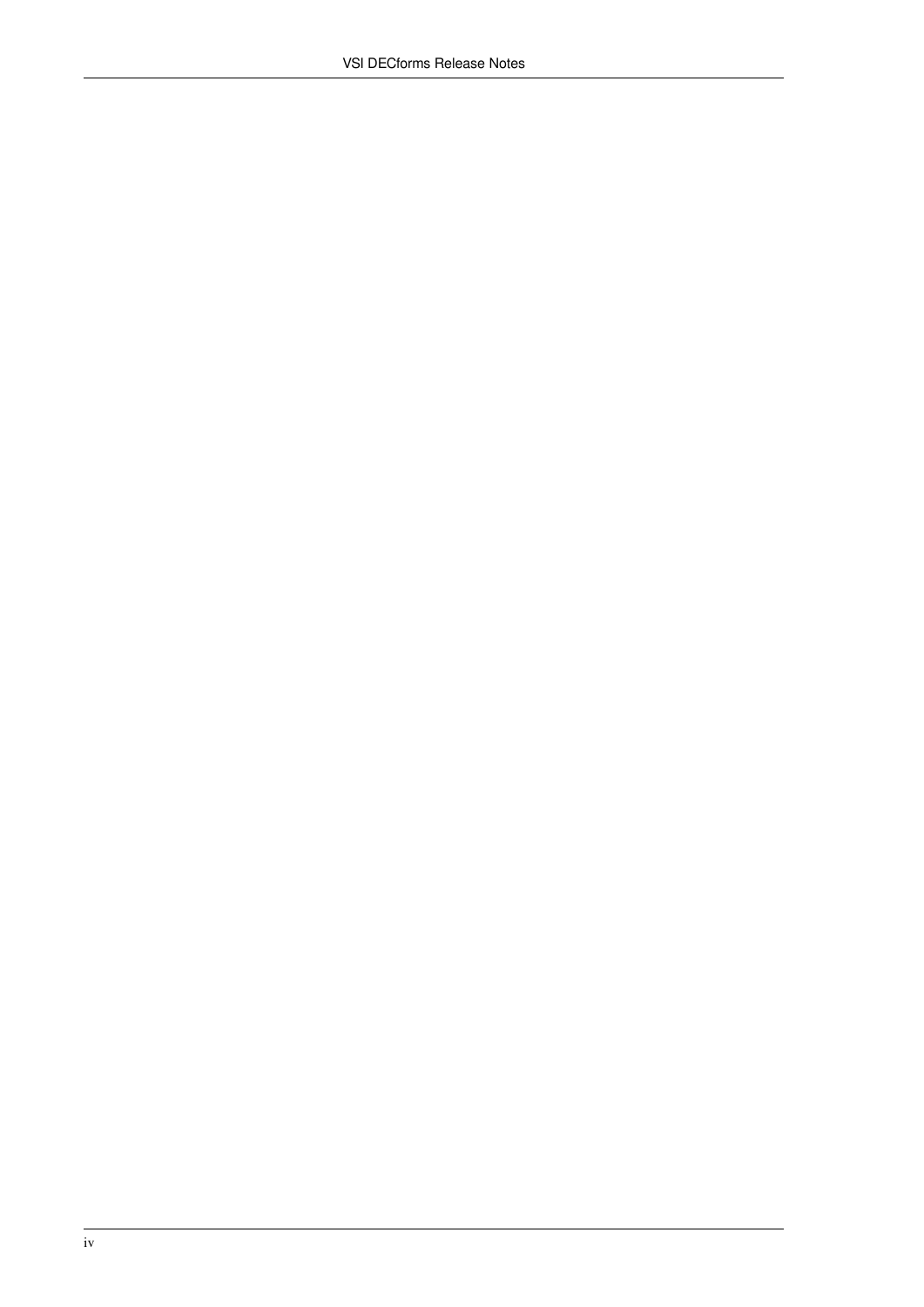<span id="page-4-0"></span>

This document contains the release notes for DECforms Version 4.0 for OpenVMS users.

The previous release of DECforms on OpenVMS VAX and Alpha was Version 3.3. This release notes highlight all changes made within DECforms since Version 3.3.

This document often refers to VSI products by their abbreviated names:

- VSI DECforms software is referred to as DECforms.
- DEC Language-Sensitive Editor software is referred to as LSE.
- VSI ACMS software is referred to as ACMS.

# <span id="page-4-1"></span>**1. About VSI**

VMS Software, Inc. (VSI) is an independent software company licensed by Hewlett Packard Enterprise to develop and support the OpenVMS operating system.

VSI seeks to continue the legendary development prowess and customer-first priorities that are so closely associated with the OpenVMS operating system and its original author, Digital Equipment Corporation.

# <span id="page-4-2"></span>**2. Intended Audience**

This document is intended for all DECforms users.

# <span id="page-4-3"></span>**3. Operating System Information**

OpenVMS operating system supported:

- OpenVMS Alpha Version 7.3-2 without support for Oracle CDD/Repository Version 7.2 or later
- OpenVMS Alpha Version 8.2 with support for Oracle CDD/Repository Version 7.2 or later
- OpenVMS I64 Version 8.2 without support for Oracle CDD/Repository Version 7.2 or later
- <span id="page-4-4"></span>• OpenVMS I64 Version 8.2-1 with support for Oracle CDD/Repository version 7.2 or later

# **4. Layered Product Dependencies**

To use the Oracle CDD/Repository features found in DECforms Version 4.0, you must use Oracle CDD/ Repository Version 7.2 or later.

<span id="page-4-5"></span>To use the LSE features found in DECforms Version 4.0, you must use DEC LSE Version 3.0 or later.

# **5. Related Documents**

For additional information on using DECforms, refer to the following manuals: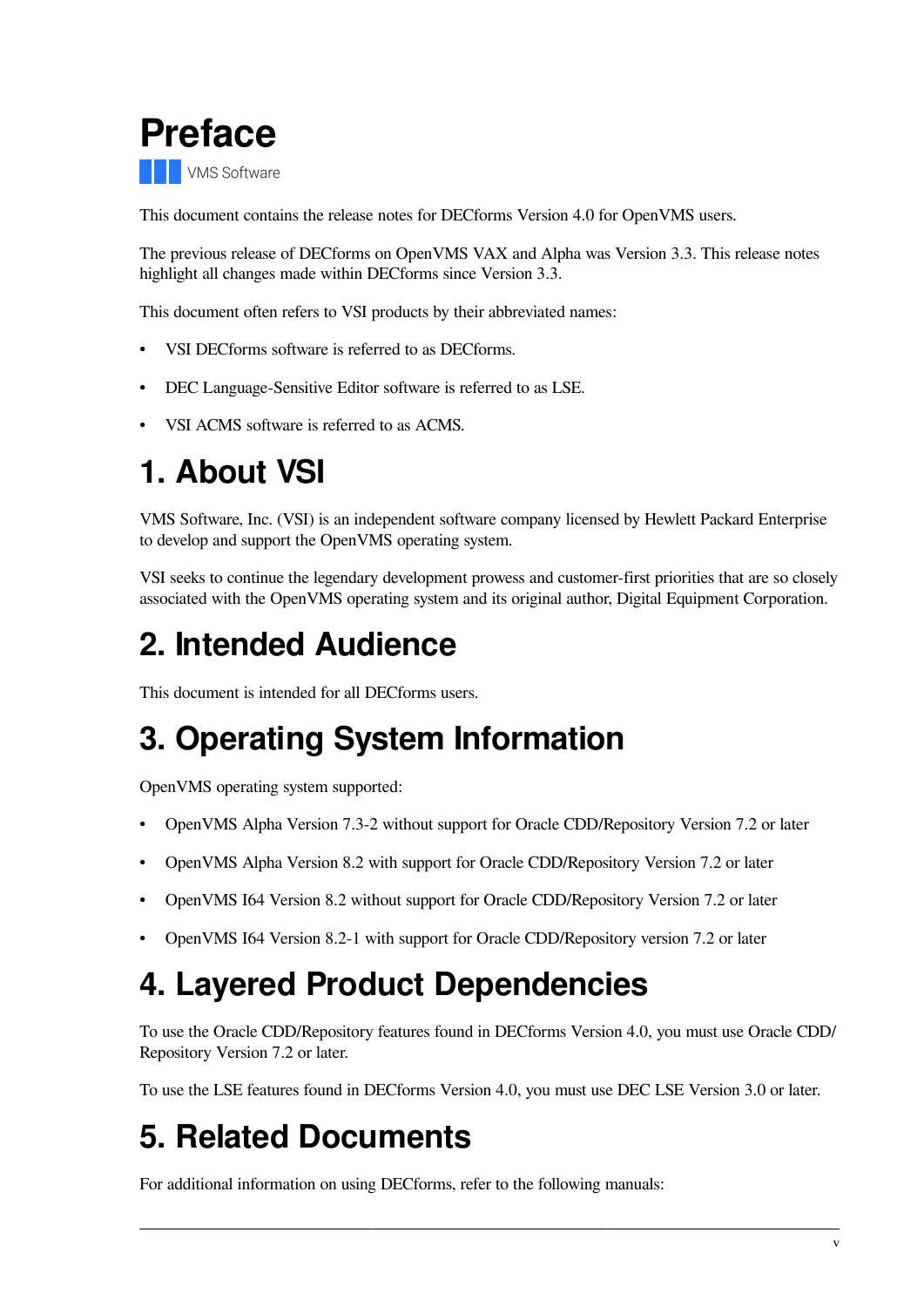- *VVSI DECforms Guide to Commands and Utilities*
- *VSI DECforms Guide to Developing an Application*.
- *VSI DECforms Style Guide for Character-Cell Devices*
- *VSI DECforms IFDL Reference Manual*
- *VSI DECforms Programmer's Reference Manual*
- *VSI DECforms Guide to Converting FMS Applications*
- *VSI DECforms Installation Guide for OpenVMS Systems*

# <span id="page-5-0"></span>**6. Acknowledgment**

DECforms is the VSI implementation of a Form Interface Management System (FIMS) ANSI/ISO standard prepared by the CODASYL Form Interface Management System Committee and ISO/IEC JTC1/SC22 Working Group 18. The FIMS standard is documented in the *ISO DIS 11730: December 7, 1992 FIMS* and can be purchased from the International Organization for Standardization or from the American National Standards Institute.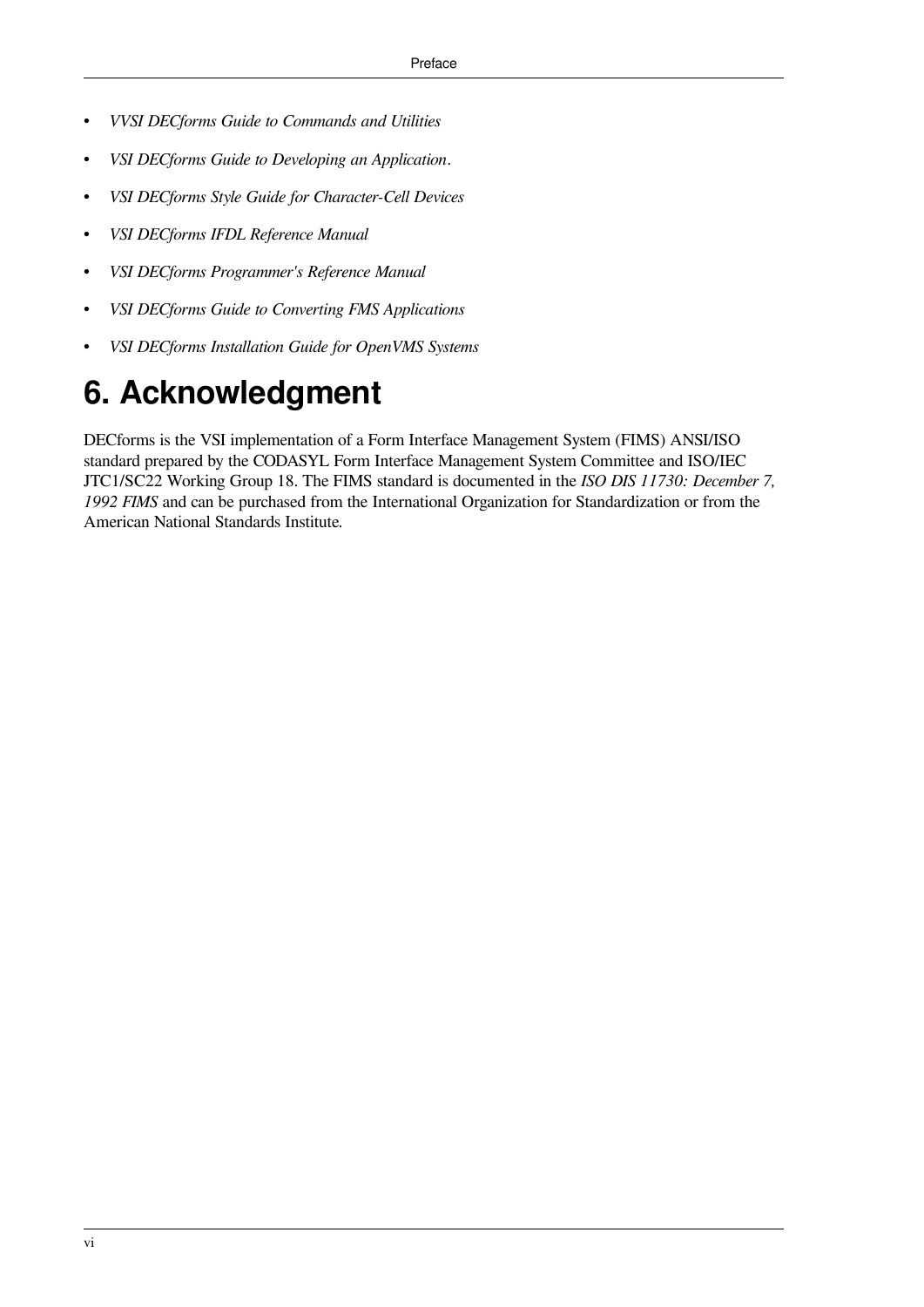# <span id="page-6-0"></span>**Chapter 1. Release Notes**

# <span id="page-6-1"></span>**1.1. DECforms Overview**

DECforms integrates text and simple graphics into forms and menus. Application programs use these forms and menus as user interfaces. DECforms also provides extensive facilities for specifying full control of the user interface within the form rather than in the application program.

DECforms aids in application development by separating form and function. The entire user interface is completely external to the application program. The purpose of a form is to separate the application program from the user's view. The program processes the data, and the interface to the user is provided entirely by the form. The form contains terminal management functions, freeing the application program from device dependence.

The programming interface in DECforms is a record-level interface. Data is transferred on a record-byrecord basis. Records defined in the program and in the form control how data is transferred between the form and the program.

# <span id="page-6-2"></span>**1.2. Problems Corrected in Version 4.0**

The following problems have been fixed in Version 4.0:

### <span id="page-6-3"></span>**1.2.1. Fatal Internal Error with Floating Point Operations on I64 Platform**

### **Problem description**

This problem was reported on rx4640, OpenVMS Itanium 8.2, while migrating from VAX environment to Itanium. This fatal internal error (FATINTERR) was reported when the "OUTPUT WHEN" clause was specified on the floating point fields. Whereas, this clause works properly on the integer and character-based fields. F-float to H-float conversion routine invoked through CVTFH macro was the cause for this error.

### **Solution:**

This problem was reported in WFM 1206795244-121 and has been fixed in this release.

## <span id="page-6-4"></span>**1.2.2. FDE ACCVIO Problem during REMOVE TO CLIPBOARD on Alpha Platform**

### **Problem description**

Forms Development Environment (FDE) terminates abnormally with ACCVIO error when REMOVE TO CLIP BOARD function is used followed by object selection and DESELECT ALL function.

Steps to reproduce the problem:

• Select two objects and use the "Remove to Clipboard" function. The message is displayed as "2 selected objects removed to the clipboard".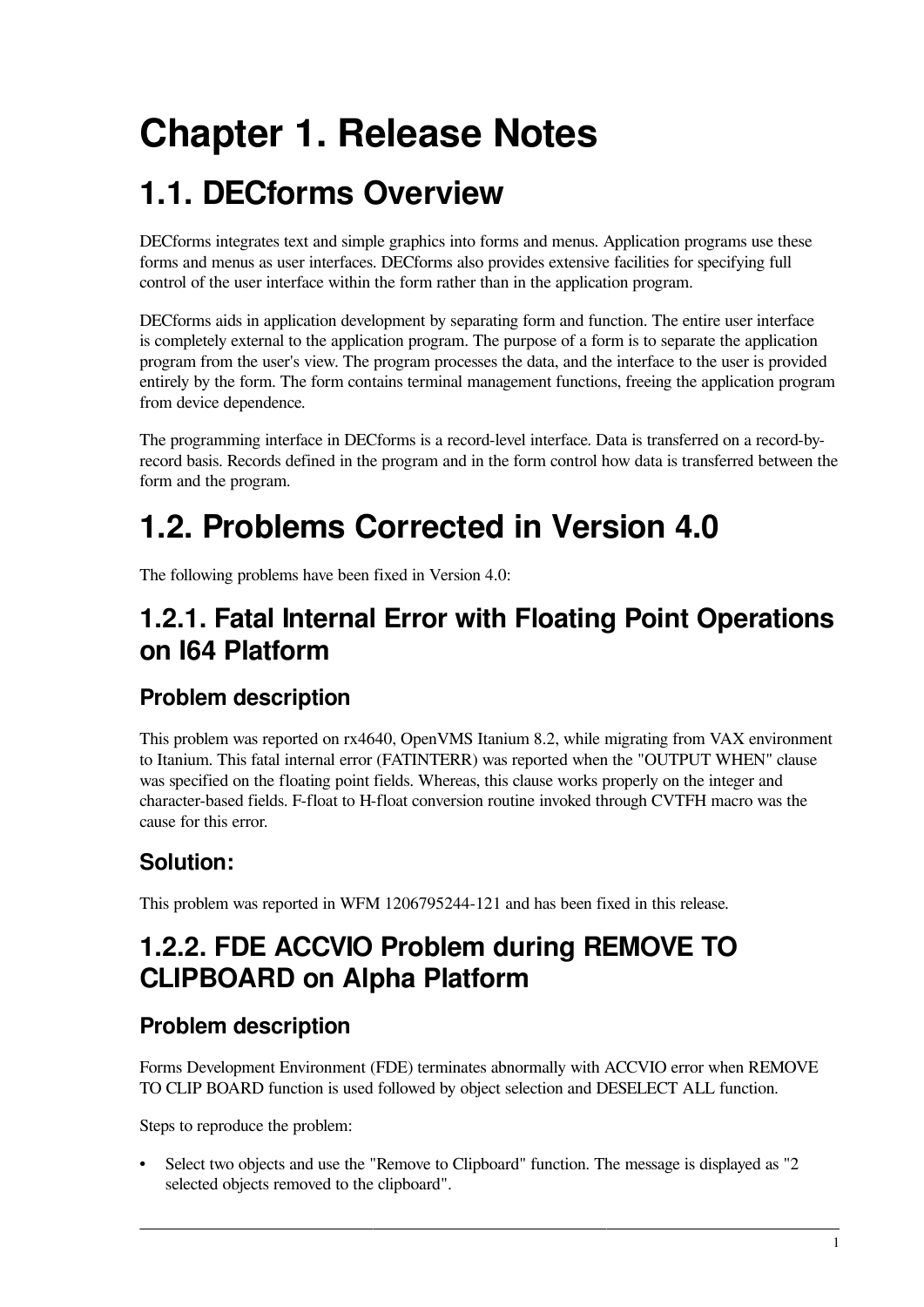- Select one object. The message is displayed as "The selection list contains 2 objects".
- Type "Deselect All". An access violation error displayed.

#### **Solution:**

<span id="page-7-0"></span>This problem was reported in WFM 3209705942-321 and has been fixed in this release.

### **1.2.3. Forms Extract Object Problem on I64 Platform**

#### **Problem description:**

When an object file is extracted from the .form file, the following error is displayed:

```
$ forms extract object test1
pic, lcl, noshr, noexe, nowrt, novec, long
......................................^
%CC-E-DECLARATOR, Invalid declarator.
at line number 38 in file SYS$LOGIN:TEST1.C;31
%FORMS-E-EXECERR, Error attempting to EXEC a command.
```
#### **Solution:**

Earlier the intermediate files were getting generated in the same directory where the command was executed.

The problem occurs while generating the newer version of the intermediate file and when the older version still exists in the current directory.

If the expected intermediate files attributes are different from the older one, the preceding error is displayed.

The C Run Time Library will create a new file with the default file attributes if that directory contains no such file. On the other hand, if that directory contains the older version of the intermediate file, then C Run Time Library will create a newer version of the intermediate file but still carry forwards the attributes of the older version. This was causing the problem while generating the intermediate file (both .c and .h).

This problem is fixed by modifying the forms extract object utility. Now the Forms extract object creates a subdirectory named decforms\_temp under the working directory and places the intermediate files extracted from the form file in the same directory.

<span id="page-7-1"></span>This problem has been fixed in this release.

### **1.2.4. D-float Problem on I64 Platform**

#### **Problem description:**

All the Negative fractions are converted to 0 upon translation.

#### **Solution:**

The D-float numbers are converted properly. This problem has been fixed in this release.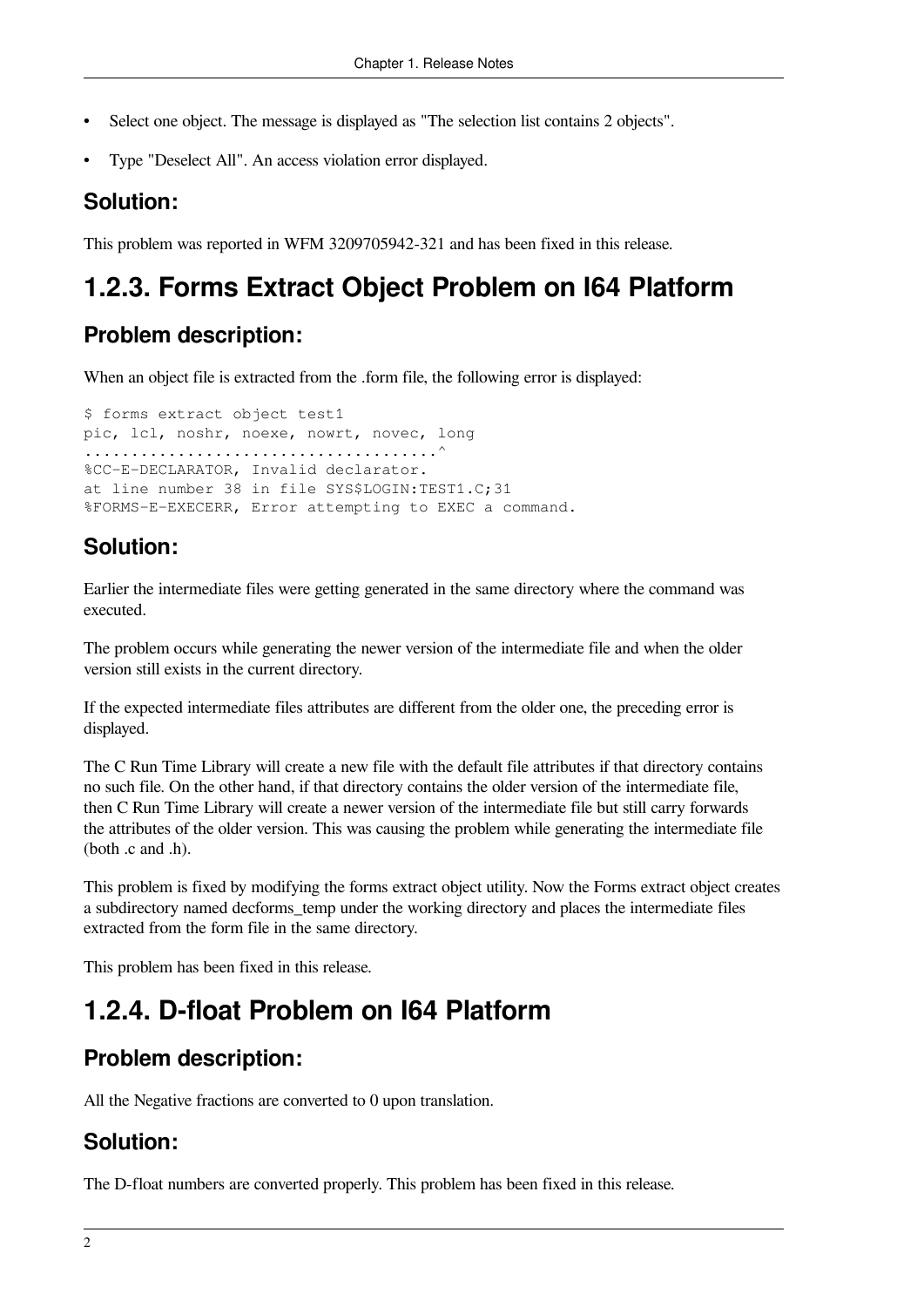# <span id="page-8-0"></span>**1.2.5. Conditional Handlers do not Work on I64 Platform**

### **Problem description:**

An event log file does not contain stack dump information for an exception raised. Since the ICB structure is changed from Alpha to I64, the old utility of Alpha does not work on I64.

### **Solution:**

This problem has been fixed in this release.

### <span id="page-8-1"></span>**1.2.6. H-float Operations Results in Fatal Error on I64 Platform**

#### **Problem description:**

I64 does not support the arithmetic operation on H-float.

#### **Solution:**

A new routine is provided to covert H-float to IEEE- float and vice-versa. This problem has been fixed in this release.

### <span id="page-8-2"></span>**1.2.7. Invalid Comparison Output for H-float on I64 Platform**

#### **Problem description:**

H-float comparison failed with unpredictable results.

#### **Solution:**

This problem has been fixed in this release.

### <span id="page-8-3"></span>**1.2.8. ACCVIO Problem in FORMS Application on I64 Platform**

#### **Problem description:**

DECforms fails with an ACCVIO error for user supplied ifdl file. Following sequence of commands result in ACCVIO error.

 \$ forms translate test\_form.ifdl \$ forms extract object test\_form

The main purpose of .forms extract object. is to generate an intermediate .h and .c files. While generating the header (.h) file, DECforms traverses through each line in the form file. For each line it calculates the line number and remaining number of bytes to be copied into header file, and finally output the line into header file. While calculating the remaining number of bytes, DECforms fails with unpredictable result.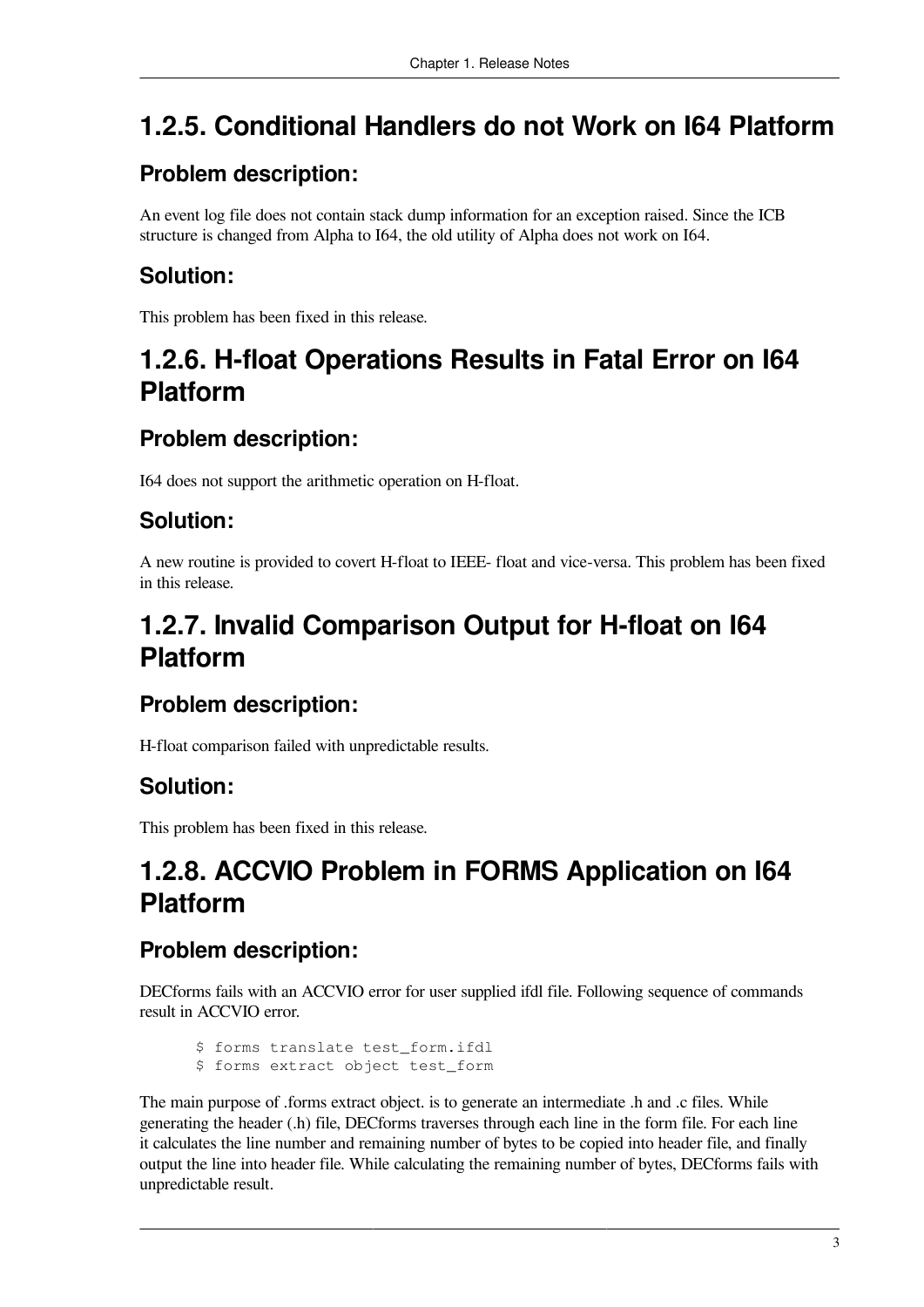### **Solution:**

This problem has been fixed in this release.

## <span id="page-9-0"></span>**1.2.9. /KEEP Qualifier is Added on I64 Platform**

### **Problem description:**

/KEEP qualifier is added for the command FORMS EXTRACT OBJECT to keep the intermediate files generated while creating the object files.

#### **Solution:**

This problem has been fixed in this release.

### <span id="page-9-1"></span>**1.2.10. %LIB-W-EOMWARN, Compilation Warnings in Module FORMS\$TRNSHR**

### **Problem description:**

The command "forms trans" command displayed the following warning message:

```
$ forms trans /list=FORMS$SAMPLE_FORM.IFDL_lis
  SYS$COMMON:[SYSHLP.EXAMPLES.FORMs]FORMS$SAMPLE_FORM.IFDL
  %LIB-W-EOMWARN, compilation warnings in module FORMS$TRNSHR
```
This problem occured only on OVMS Dory. FORMS\$TRNSHR.EXE image has a VMS completion code WARNING leading to this error messages.

### **Solution:**

This problem has been fixed in this release.

# <span id="page-9-2"></span>**1.3. Restrictions in this Release**

The following are the restrictions for DECforms Version 4.0.

# <span id="page-9-3"></span>**1.3.1. C Compiler Requirement on I64 Platform**

### **Problem description:**

A C compiler is required to create forms object files. The C compiler must be installed on the same machine where the FORMS EXTRACT OBJECT command is executed.

### <span id="page-9-4"></span>**1.3.2. FORMS CONVERT FMS Command is Removed on I64 Platform**

### **Problem description:**

The FORMS CONVERT FMS command is not supported on DECforms V4.0 for I64 platform.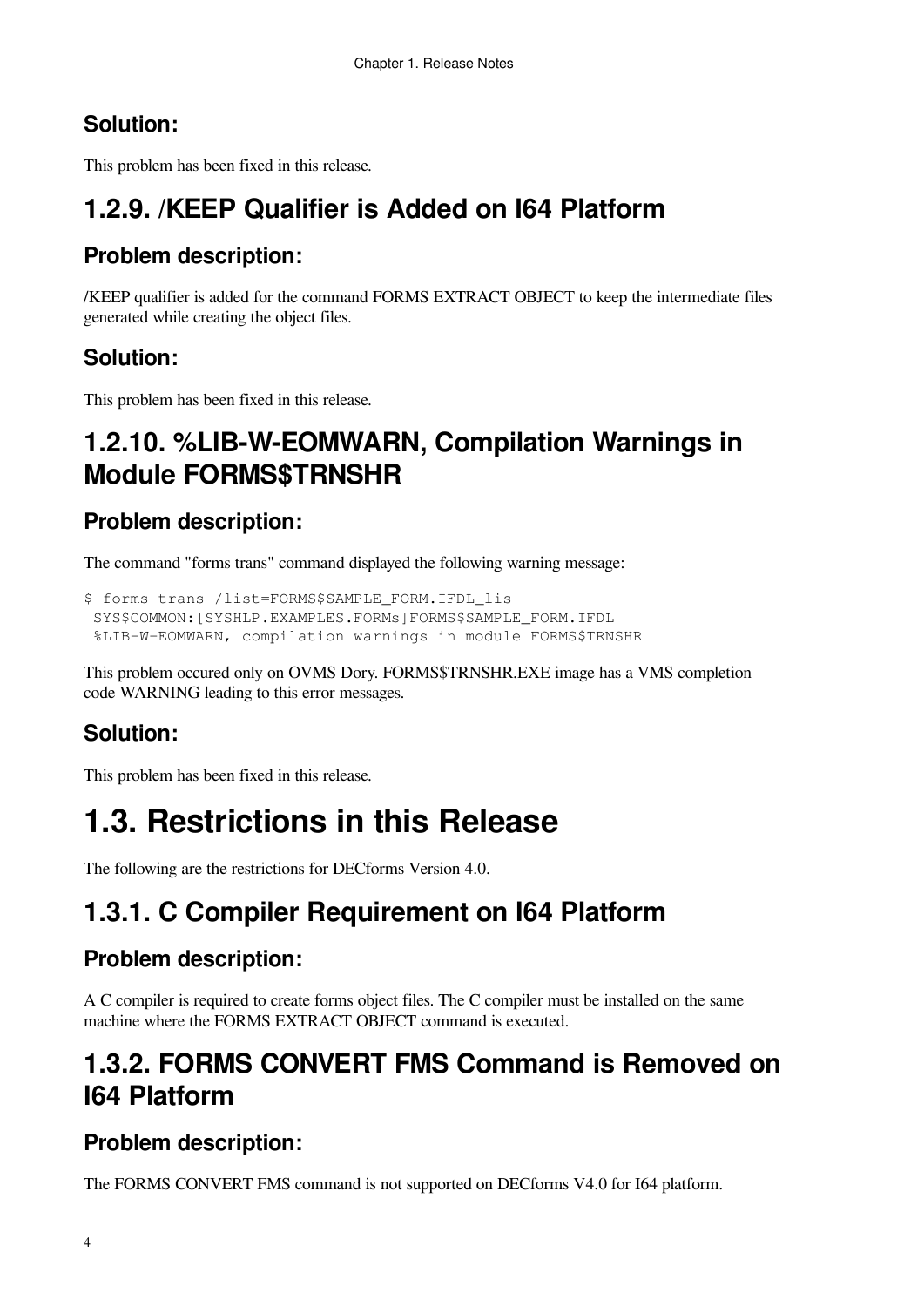# <span id="page-10-0"></span>**1.3.3. Linking a Shareable Image**

### **Problem description:**

There is a known issue with linking a shareable image that contains a form, such as described in Section 2.3.5 of the VSI DECforms Programmer's Reference Manual. For example:

\$ LINK/SHARE/EXE=FORMS\$SAMPLE FORM FORMS\$SAMPLE FORM, SYS\$INPUT/OPT -

\_\$ SYMBOL\_VECTOR=(FORMS\$AR\_FORM\_TABLE=DATA)

For the link operation to be successful, the qualifiers /MAP/FULL may be required on the link command line.

### <span id="page-10-1"></span>**1.3.4. No DECwindows Support on both Alpha and I64 Platform**

### **Problem description:**

DECwindows Motif or XWindows displays, including the Motif Panel Editor is not supported on both Alpha and I64 platforms. Several problems have been discovered with DECforms' use of older, unsupported interfaces to the DECwindows product.

### <span id="page-10-2"></span>**1.3.5. No Web Connector Support**

Web Connector product is not supported on both Alpha and I64 platforms.

### <span id="page-10-3"></span>**1.3.6. No support for two Fonts on I64 Platform**

#### **Problem description:**

The CDS\$K\_DEC\_HANGUL and CDS\$K\_DEC\_CNS11643 fonts are not supported on I64. When forms containing these font specifiers are translated, the default font is used, and a warning message is issued.

### <span id="page-10-4"></span>**1.3.7. Forms Extract Object does not Generate the List File on I64 Platform**

#### **Problem description:**

The FORMS EXTRACT OBJECT command will extract the object file from the .FORM file. DECforms version 4.0 does not generate the list file with /LIST qualifier while extracting the object file.

# <span id="page-10-5"></span>**1.3.8. Other Restrictions in this Release**

### **Problem description:**

It is recommended that you avoid using layouts which have UNITS POINTS specified. Although UNITS POINTS translates as valid IFDL syntax, unpredictable results may occur if you use layouts with UNITS POINTS specified. Note that this restriction will be lifted in a future release of DECforms.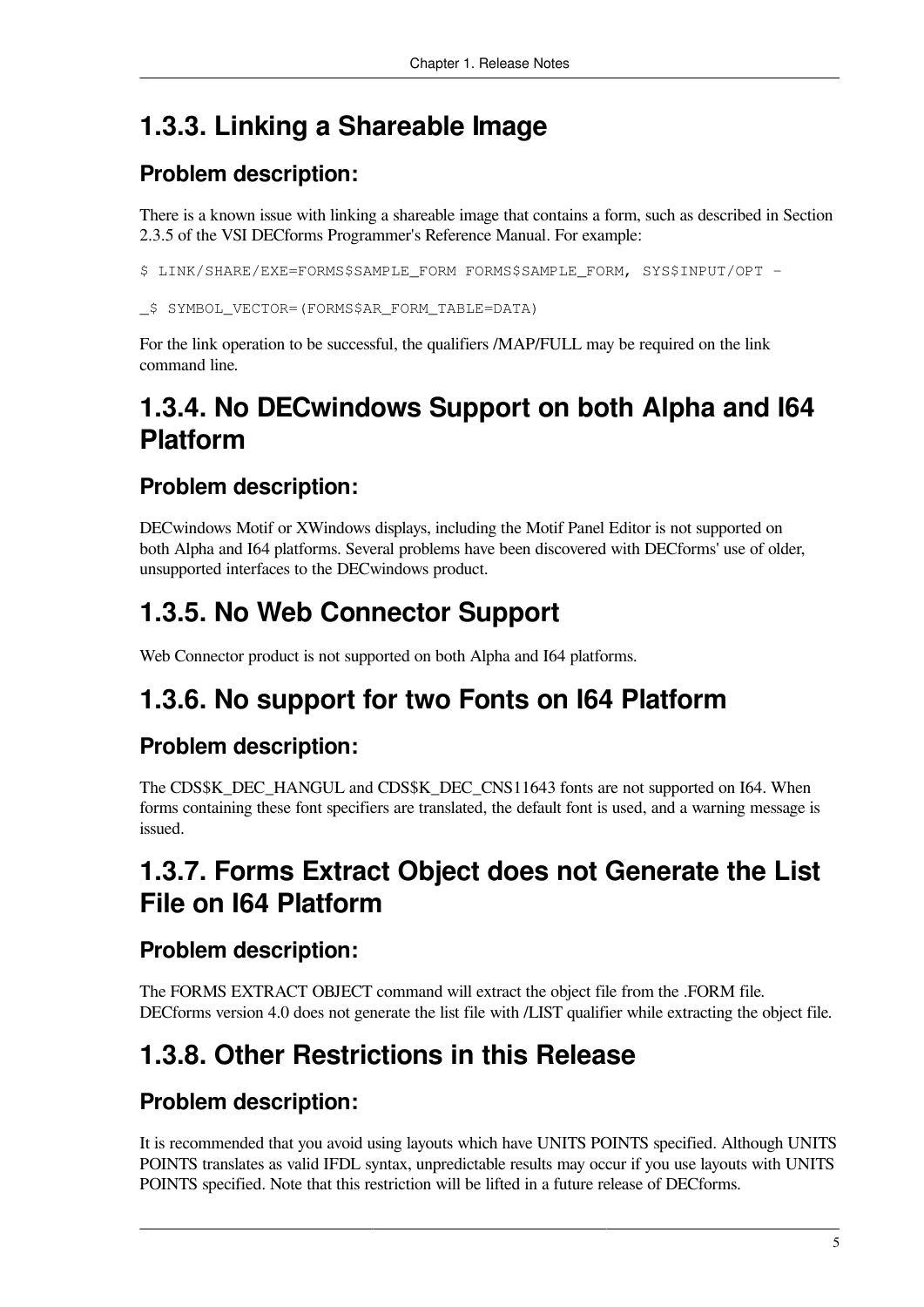# <span id="page-11-0"></span>**1.4. DECforms Portable Bindings for C and FORTRAN**

This section documents new features, known restrictions, and problems in the DECforms Version 4.0 Portable API.

# <span id="page-11-1"></span>**1.4.1. Placeholder Restriction for FORTRAN**

When specifying missing string arguments in FORTRAN bindings, you must use one of the following placeholders:

```
forms_enable_for (session_id, ,
                   form_file, form_name, request_option)
forms_enable_for (session_id, "",
                   form_file, form_name, request_option)
forms_enable_for (session_id, CHAR(0),
                  form file, form name, request option)
```
Specifying missing string arguments using the numeric value, 0, is considered a programming error because 0 is of type integer. DECforms does not guarantee detection of such errors. These errors may produce unexpected behavior at runtime.

In addition, when a DECforms request call is expecting n incoming user parameters, where n is a positive integer, you must specify each parameter either by passing an actual variable, value, or placeholder. For example, the forms enable call expects five incoming parameters, as follows:

```
 forms_enable_for (session_id,,form_file,,) 
                                                 \bullet forms_enable_for (session_id,,form_file,) 
                                                 A
```
This forms enable call is correct. The five parameters are:

#### $\bullet$

```
session_id
,
form_file
,
,
```
This forms enable call is incorrect.  $\boldsymbol{\rho}$ 

# <span id="page-11-2"></span>**1.5. Run-Time System (Form Manager) Notes**

This section documents known restrictions and problems in the DECforms Version 4.0 Form Manager.

# <span id="page-11-3"></span>**1.5.1. General Restrictions**

- When a DECforms application written in C is compiled with the / EXTERNAL\_MODEL=COMMON\_BLOCK parameter, the application could fail at run-time with a "no read access to user argument" error.
- Asynchronous requests cannot be used when DECthreads threading is active in the process. The error FORMS\$\_ BLOCKED\_BY\_THREAD is returned by any attempt to perform such a request. You can correct this situation in one of two ways: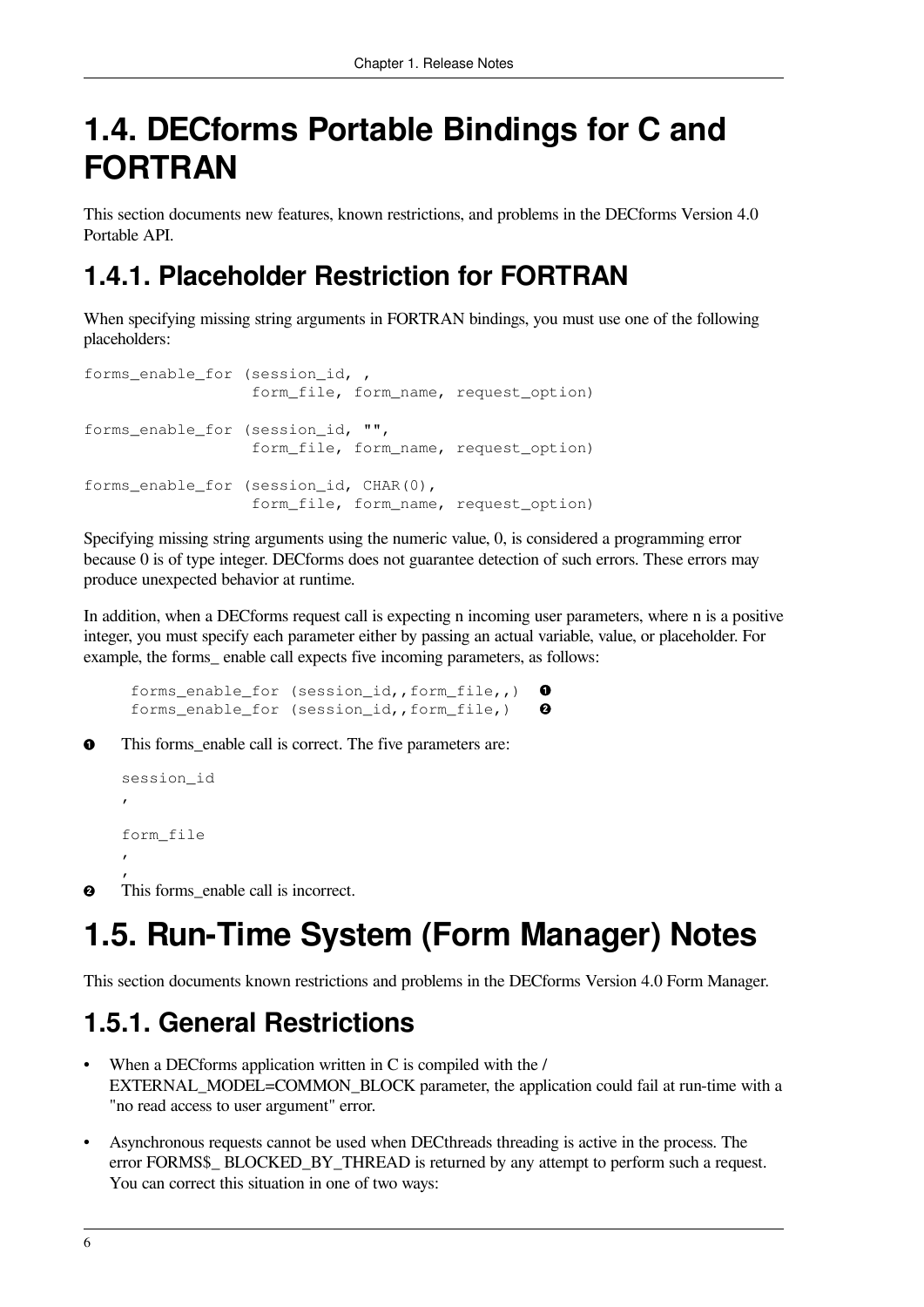- 1. Remove DECthreads threading from the process
- 2. Recode so that the current AST request is done from a thread

DECforms has added this restriction because it has always been a DECthreads restriction and we cannot handle resolution of customer problems without satisfying this DECthreads requirement.

- Images linked using DECforms Version 4.0 will not operate against previous versions of DECforms and will return shareable image ident mismatch when attempted.
- DECforms sets the tm\_wday and tm\_yday fields to 0 in the FORMS\_TM structure before passing it back to the user application. If that application needs to use these fields, the fields must be set properly. Use the C RTL mktime() function, which sets the tm\_wday and tm\_yday fields as a side effect, to do this.

Beginning with OpenVMS V7.0, the C RTL asctime() function (used to convert a struct tm to an ASCII string), uses the tm\_wday field to correctly compute the day-of-the-week portion of the output string. A value of 0 in tm\_wday always results in an output of Sunday. On pre-V7.0 systems, asctime() ignored the tm\_wday field and computed the day-of-the-week from the other fields in the struct tm.

- The form record field offsets and lengths are calculated at run time on OpenVMS Alpha when loading a .FORM file. This allows the .FORM file to be compatible between the OpenVMS VAX and OpenVMS Alpha platforms.
- The form data structures are new as of DECforms Version 2.1. Old Versions of the form data structures created before Version 2.1 that are contained in .FORM files are converted when the form is loaded (during the FORMS\$ENABLE call). Previous versions of the form data structures contained in images and from extracted objects are converted and reloaded from the old copy of the data structure. A new copy is made in memory. For performance reasons the .FORM files should be recreated using the Version 2.1 or 2.2 IFDL Translator. Extracted objects should be reextracted using the Version 2.1 or 2.2 Extract Objects Utility, and images should be rebuilt under DECforms Version 2.1 or 2.2.
- UNITS POINTS

Avoid using layouts that specify UNITS POINTS. Using layouts with UNITS POINTS may result in unpredictable results. This restriction may be lifted in a future release of DECforms.

• Form data items and multiple panel fields.

A single form data item can be displayed in multiple panel fields. However, either the picture strings specified for those panel fields should allow any value that the data item may contain to be displayed, or the value should be set to a value that can be displayed in the panel prior to displaying the panel.

For example, you have a form data item with a data type of Longword Integer, and this data item appears in two panel fields with pictures of 9999999999 and 999, respectively. If the value of the data item is greater than or equal to 1,000, the second panel field's picture cannot display the data. Prior to displaying the second panel, the data item has to be set to a value that is compatible with the 999 picture or an error is returned to the application program.

• Tracing is local when turned on within an escape routine.

When no logical name or request specifies tracing within a form session, the default for tracing is off. In general, tracing remains on or off until a DCL logical or an item code in a request is specified to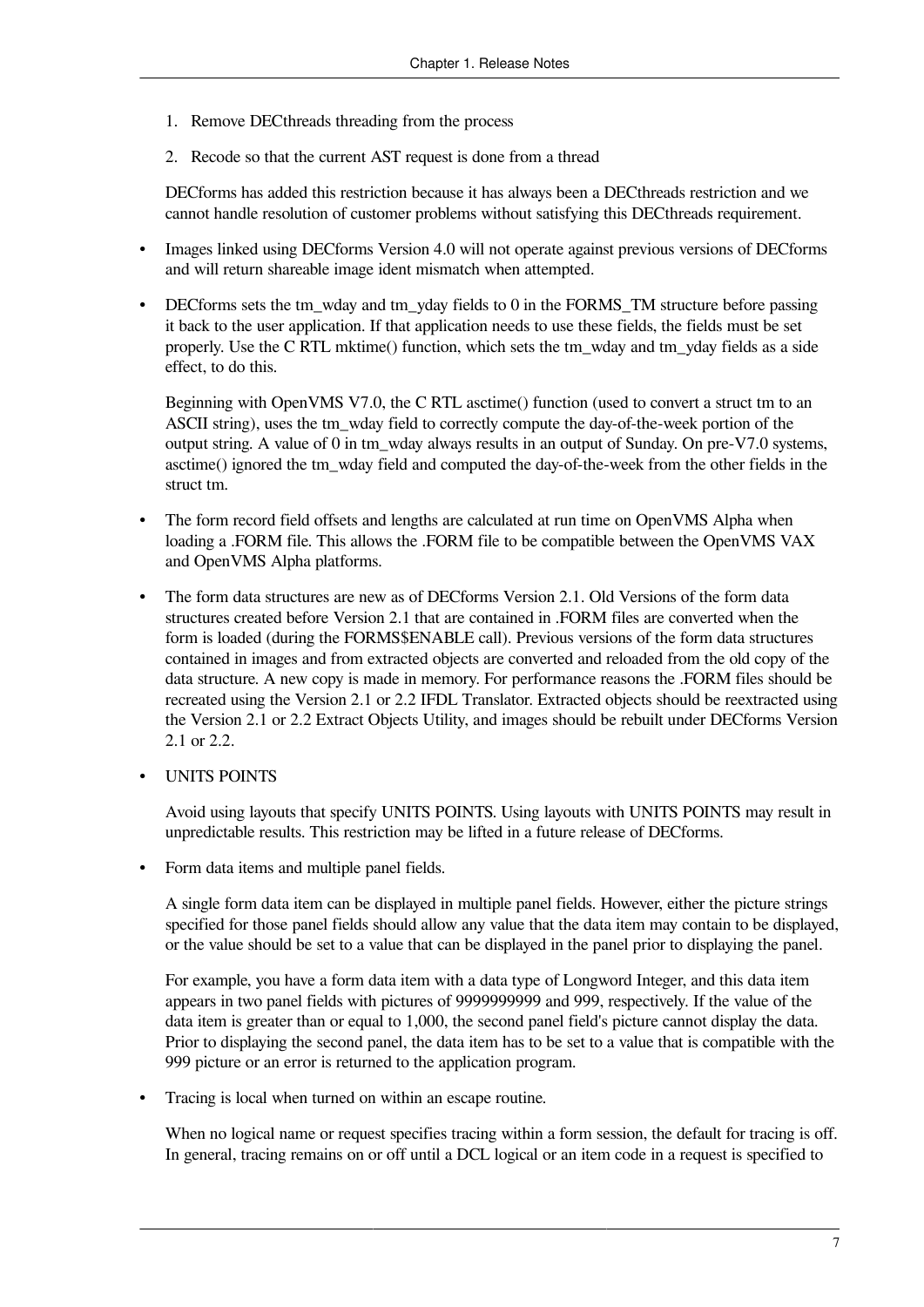change it. However, if the status of tracing is changed within an escape routine, that change of status remains only for the duration of the escape routine execution.

For example, if tracing was off in a form session, but was later turned on within an escape routine, only the events that took place within the escape routine are recorded. Similarly, if tracing was on in a form session, but was later turned off within an escape routine, all events that occurred inside this escape routine are excluded from the trace file.

RETURN/RETURN IMMEDIATE prior to accept phase.

In DECforms Version 4.0, RETURN and RETURN IMMEDIATE response steps are ignored before entering accept phase if the activation list is not empty. If one of these response steps is in an external response, such as ENABLE or SEND, and some items are activated before the response steps, the response steps will not be executed.

Under some circumstances, if you are running ACMS in debug mode with DECforms and Oracle TRACE, you may experience failures. As a workaround, define the logical EPC\$SHR to "NL:".

### <span id="page-13-0"></span>**1.5.1.1. Character-Cell Layout Restrictions**

• CONCEALED WHEN and overlapping panel objects.

If a panel field in a character cell layout contains a CONCEALED WHEN clause, and that panel field overlaps background literals on the panel, the literals do not appear when the CONCEALED WHEN condition is true. Space characters are written in the character positions occupied by the concealed object.

REFRESH ALL and foreign screen agents.

The REFRESH ALL response step in a character cell layout may sometimes interfere with the operation of other screen packages that may share the screen with DECforms. In addition, if other screen agents are sharing the display with DECforms, REFRESH ALL may not restore the state of the DECforms display.

# <span id="page-13-1"></span>**1.6. Back Translator Notes**

<span id="page-13-2"></span>This section documents known restrictions and problems in the DECforms Version 4.0 Back Translator.

### **1.6.1. Restrictions in this Release**

#### •

Rectangle and polyline literals in absolute coordinates

When the Back Translator outputs the line and column clauses for rectangles and polylines, it outputs these clauses using absolute coordinates regardless of how they were specified previous to translation.

• Comments may be moved between translation and back translation.

The IFDL Translator creates a compact binary representation of your form that can be enabled by the Form Manager and manipulated efficiently by the Panel Editor and the Form Development Environment. To make the structure efficient to manipulate, the Translator cannot precisely record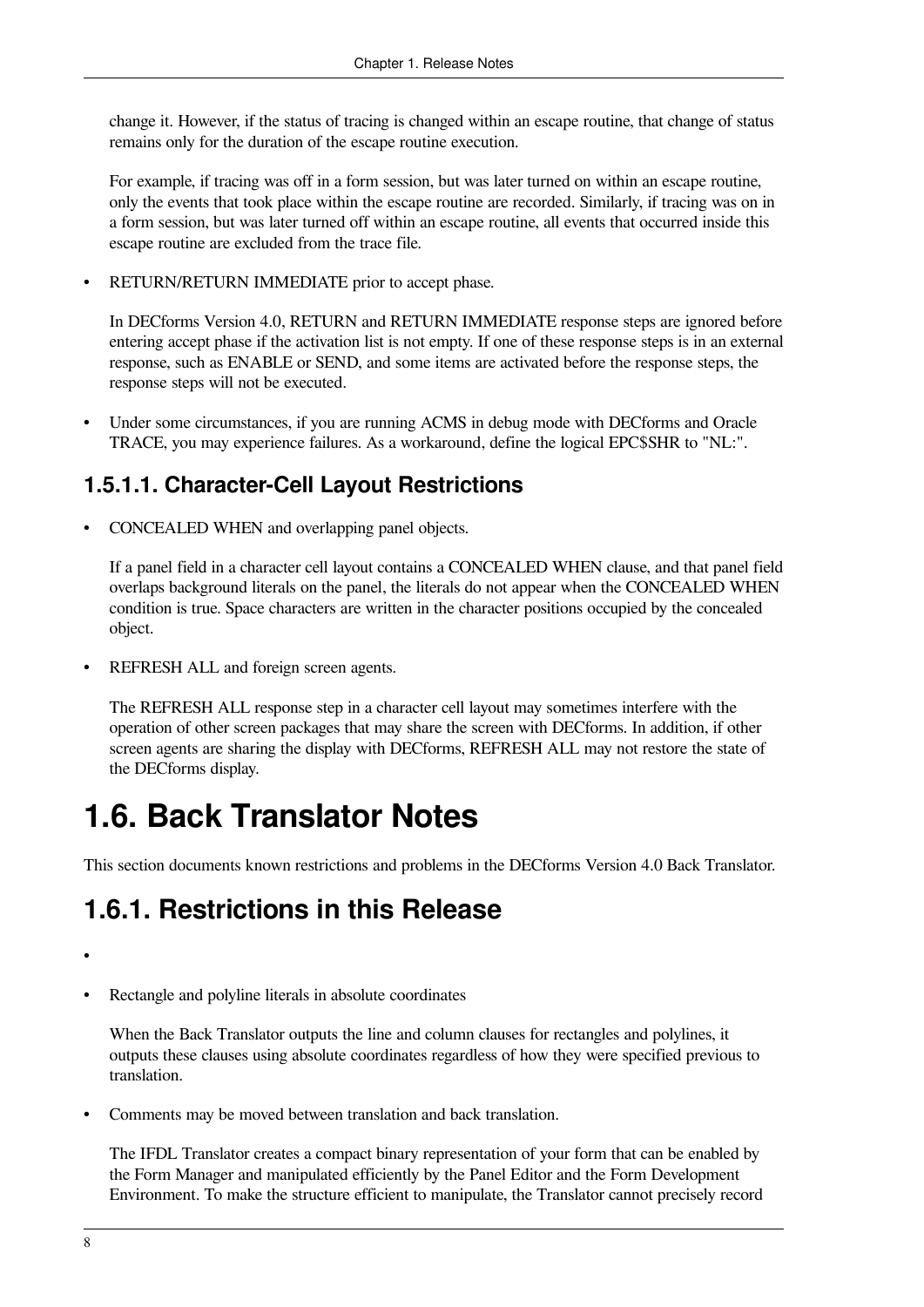the location of comments, because a comment can be placed between any two syntax tokens. Instead, the location of a comment is approximated in the form file, so when the Back Translator reconstructs the IFDL file from the form file, it may not place your comment exactly where it was in the original file.

Once an IFDL file has been written by the Back Translator, the comments are in positions from which they will not move in repeated passes through the Translator and Back Translator. An effective workaround is to let the comments move once, and then modify them so that they are meaningful at their new locations. If this is not adequate, the next best workaround is to avoid using the Back Translator, which means avoiding the Panel Editor and Form Development Environment.

By refraining from the use of the Panel Editor and Form Development Environment you are using IFDL as an ordinary text-based language, with a compiler and an execution component.

• COPY format 1 statements are lost between translation and back translation.

Because a COPY format 1 statement can appear anywhere in an IFDL file that a comment can appear, the Translator has the same problem with COPY statements that it has with comments. However, moving a COPY statement can change the meaning of an IFDL file, so rather than take the chance of creating an incorrect IFDL file, the COPY statements are replaced by a back translation of the information copied.

If the loss of the COPY statement is unacceptable, the only useful workaround is to avoid using the Back Translator, which means avoiding the Panel Editor and the Form Development Environment.

# <span id="page-14-0"></span>**1.7. Form Development Environment Notes**

This section documents known restrictions and problems in the DECforms Version 4.0 Form Development Environment (FDE).

# <span id="page-14-1"></span>**1.7.1. Restrictions in this Release**

Overwritten error messages

The display of hints overwrites the display of error messages. When you press PF1-PF2, the automatic display of Help messages (hints) is turned on. These hints occasionally overwrite error messages, such as "failed validation".

### <span id="page-14-2"></span>**1.7.2. Known Problems with Workarounds**

Terminal width change problem within the FDE If you use the TEST or EDIT PANEL options within the FDE and the panel being used is of a different terminal width than the main FDE session, the terminal width is not reset to the original width after you exit either option and return to the main FDE menu.

<span id="page-14-3"></span>The terminal width is reset appropriately when you exit the FDE.

# **1.8. Character-Cell Panel Editor Notes**

This section documents known restrictions and problems in the DECforms Version 4.0 Character-Cell Panel Editor.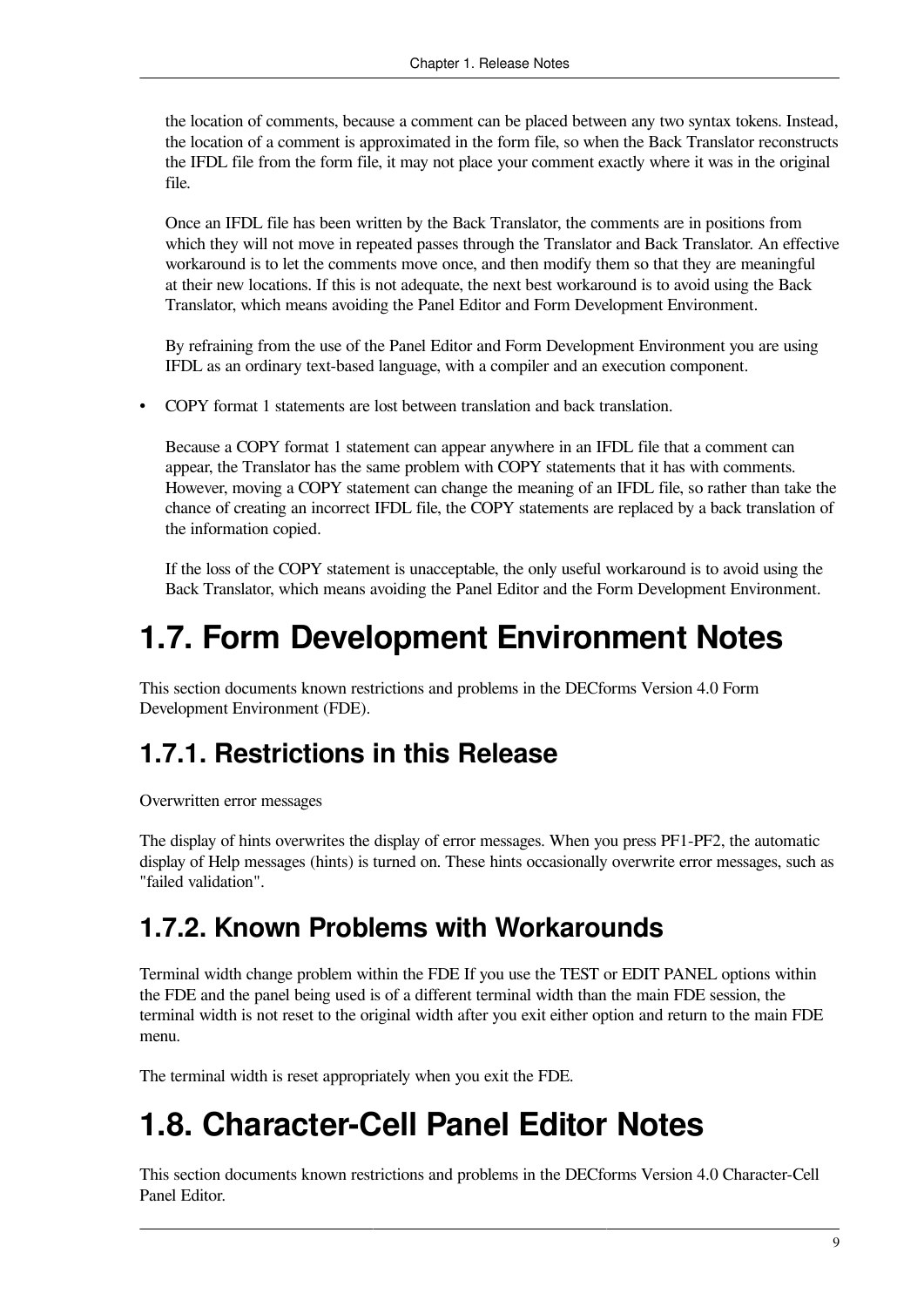### <span id="page-15-0"></span>**1.8.1. Restrictions in this Release**

- Panels associated with viewports declared FOR PRINTING cannot be edited by the Character-Cell Panel Editor (CCPED) unless both the terminal/DECterm size and the default viewport size (the layout's SIZE declaration) are large enough to accommodate the panels.
- The command recall buffer stops recording commands after the 16th command. The recall buffer does not lose the previous 16 commands, and they can be recalled, but after the 16th one, no more commands will be recorded.

### <span id="page-15-1"></span>**1.8.2. Known Problems with Workarounds**

When certain field description attributes are changed from a conditional to an unconditional format of the attribute (possible with PROTECTED/PROTECTED WHEN and CONCEALED/CONCEALED WHEN), the conditional clause is not always properly erased from the internal representation of the form. This does not affect the run-time operation of the form. The Form Manager correctly sees the unconditional case. However, if you remove the unconditional attribute before translating the form file back into an IFDL source file, and then translate that source file into a form file, the conditional attribute may reappear.

You can prevent the reappearance of a conditional clause you have removed in the Character-Cell Panel Editor by translating the form file into an IFDL source file and then translating the IFDL source file into a form file again. These translations purge the unused conditional clause.

# <span id="page-15-2"></span>**1.9. LSE Support Notes**

This section documents new features, known restrictions and problems in the DECforms Version 4.0 Language-Sensitive Editor Support.

### <span id="page-15-3"></span>**1.9.1. Restrictions in this Release**

- Avoid using layouts that specify UNITS POINTS. Although UNITS POINTS is included as valid IFDL syntax, unpredictable results may occur if you use layouts with UNITS POINTS specified. This restriction may be lifted in a future release of DECforms.
- The DECforms language support package supplies a placeholder titled REC\_ARGS in the FORMS\$SEND, FORMS\$RECEIVE, and FORMS\$TRANSCEIVE calls. This placeholder replaces all instances of the placeholders Send\_Record\_Message, Send\_Shadow\_Record, Receive\_ Record\_Message, and Receive\_Shadow\_Record. The DECforms send, receive and transceive entry points may accept a variable number of actual parameters for the formal parameters Send\_Record\_Message, Send\_Shadow\_Record, Receive\_Record\_Message, and Receive\_Shadow\_Record.

However, it is not possible to implement the Forms\$Entry\_Points package in a way that would generate multiple occurrences of these parameters without special processing. REC\_ARGS is intended to denote data record and shadow record parameter pairs. In the case of FORMS\$SEND, REC\_ARGS denotes an instance of the send data and send shadow record pair. In the case of FORMS\$RECEIVE, REC\_ARGS denotes an instance of the receive data and receive shadow record pair. In the case of FORMS\$TRANSCEIVE, REC\_ARGS denotes an instance of both the send and receive record pairs described above. Please refer to the VSI DECforms Programmer's Reference Manual for exact details on the calling format for the FORMS\$SEND, FORMS\$RECEIVE, and FORMS\$TRANSCEIVE entry points.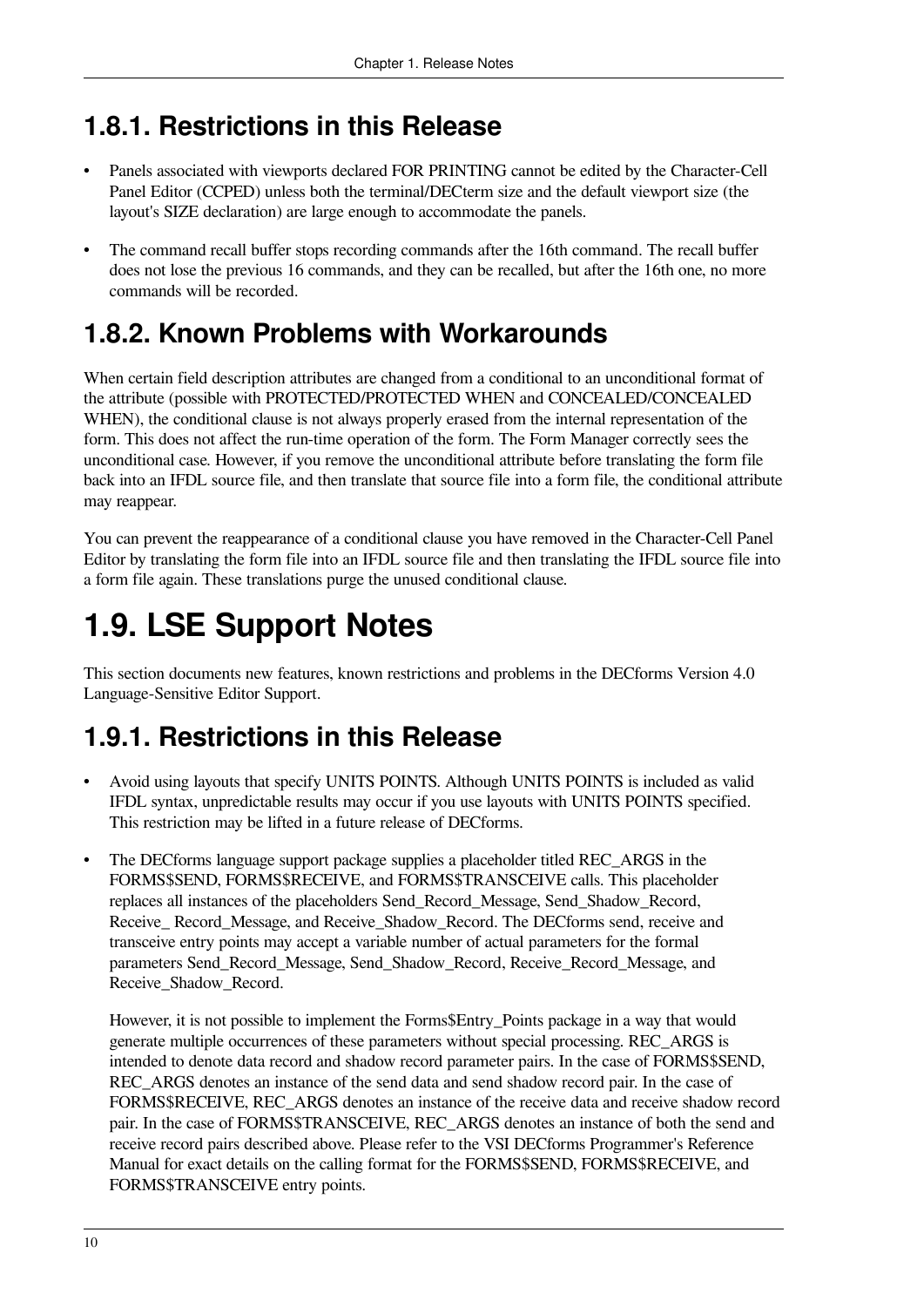• If you are editing a Pascal buffer in LSE, and you use the Forms\$Entry\_Points package to generate DECforms calls, note that the keyword syntax generated for FORMS\$SEND, FORMS\$RECEIVE, and FORMS\$TRANSCEIVE will need to be changed to positional syntax. For example, the Language-Sensitive Editor generates the following syntax for the FORMS\$RECEIVE call:

```
forms$receive (
    session id := 8{session id.d}%,
    receive name := %{receive name.d}%,
     receive_count := %{receive_count.r}%,
     %[receive_ctext := %{receive_ctext.d}%]%,
     %[rec_ctext_ct := %{rec_ctext_ct.r}%]%,
    $[send ctext := <math>${send ctext .d}$],
    \frac{1}{2} [send ctl cnt := \frac{1}{2} [send ctl cnt.r}%]%,
    %[timeout := %{timeout.r}%], %[parent_id := %{parent_id.d}%]%,
     %[request_opt := %{request_opt.r}%]%,
    %[rec_{args} := %{rec_{args}}]
```
The keyword syntax should be changed to positional syntax. The following FORMS\$RECEIVE call shows the correct positional format:

```
forms$receive(
  session id, \{ session id }
  'account', \{ record name in form \} , { Number of recs sent, default 1 }
  receive ctl txt::char25, { Receive ctl text msg }
  receive ctl txt ct, { Receive ctl text count }
    ,, { Send ctl text msg/count }
    , { timeout }
    , { parent request id }
                      , { request options item list }
  account temp, { } { } }  } the record } ); { shadow record }
```
The argument REC\_ARGS is assigned the "LIST" attribute in the DECforms Pascal definitions file. This attribute permits the passing of multiple actual parameters in the space of one formal parameter. Because of the nature of the FORMS\$SEND, FORMS\$RECEIVE, and FORMS\$TRANSCEIVE calls, it may be necessary to pass more than one parameter in the REC\_ARGS argument (a data record and a shadow record, for example). However, keyword syntax does not support multiple actual arguments for one formal argument.

# <span id="page-16-0"></span>**1.10. Demonstration Forms Notes**

<span id="page-16-1"></span>This section documents changes in the DECforms Version 4.0 Demonstration Package.

### **1.10.1. Location of the Demonstration Guide**

The Demonstration Guide is available in both PostScript and ASCII versions:

```
FORMS$EXAMPLES:FORMS$DEMO_GUIDE.PS
FORMS$EXAMPLES:FORMS$DEMO_GUIDE.TXT
```
You may print either of these files on an appropriate printer for complete details about the demonstration package.